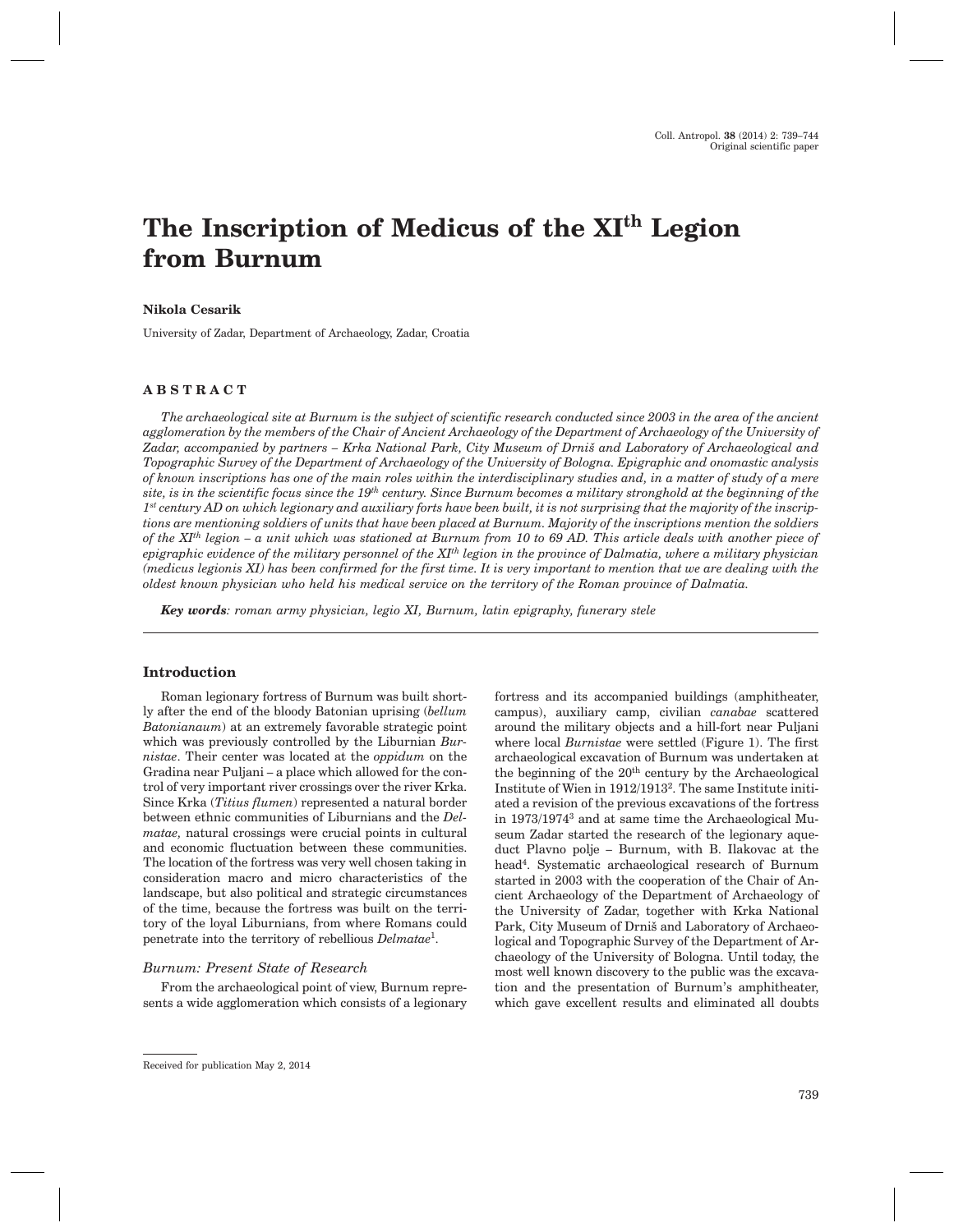

*Fig. 1. The agglomeration Burnum.*

whether Burnum had an amphitheater or not<sup>5</sup>. In the recent few years a considerable number of papers have been published on the subject of the archaeological site of Burnum. This improved our knowledge of the territory of Burnum, its main components<sup>6</sup>, geographical and strategic advantages<sup>7</sup>, building activity<sup>8</sup>, small archaeological finds and routes which supplied the whole agglomeration $9-11$ . In addition, it is important to stress out that some part of the agglomeration was conducted to geophysical survey, using non-invasive methods $12,13$ . With that kind of survey the whole project was upgraded to a level which follows the most contemporary archaeological trends.

#### *The epigraphic sources*

However, as much as the new data improves our knowledge about the whole site, the main source for understanding the historical contents and the general development of the agglomeration itself, are definitely epigraphic monuments<sup>14</sup>. Their analysis and classification were subjects of debate since the 19th century and so far, the wider area of Burnum has yielded over a hundred such monuments. Most of them were published in the third part of the capital work *Corpus Inscriptionum Latinarum* (standard abbreviation is *CIL* III) initiated by great Theodor Mommsen, but also in the works of Anna and Jaro Šašel *Inscriptiones latinae quae in Iugoslavia*... (standard abbreviation is  $ILJug$ )<sup>15–19</sup>. Through them we are able to gather information about the movements of military units (legionary and auxiliary), building activities inside the agglomeration, conformation of historical events (e.g. a famous conspiracy of Scribonianus in AD 42), but also the information of civil population which settled the *canabae* around the fortress – due to commercial and likewise reasons – forming with soldiers one of the most populated centers in Roman Dalmatia in the 1st century AD. Since Burnum was one of the two main military strongholds in Dalmatia (the other was Tilurium on the river Cetina<sup>20</sup>), it is logical that the most of the inscriptions mention the individuals of military profession,

740

most of whom belonged to the members of the XIth legion – the unit which stationed at Burnum for by far the longest period of time (since 10 to 69 AD) and whose members originally built the permanent fortress and satellite fortlets.

## **The Inscriptions of the XIth Legion**

Typologically, all the inscriptions of the members of the XIth legion from Burnum are funerary in character, and in epigraphically point of view, they are very simple and typical with content that generally does not disrupt the usual pattern. An individual inscription usually mentions the nomination of the deceased, his origins and rank, as well as the number of years lived and served in the army. The nomenclature of the Burnum inscriptions is a typical reflection of the period of the early Principate in the province of Dalmatia. The naming of the deceased soldiers is, in general, consisted of *praenomen, nomen,* filiation, and *cognomen* – which infrequently occur on the monuments dated before AD 42. On the issue of military ranks, most of the inscriptions mention ordinary soldiers (*milites gregarii*), which represented the majority of the Roman legion. Several non-commissioned officers (*principales*) have also been confirmed, along with some commissioned officers (*centuriones*) and a couple of senior officers (one prefect of the camp, as well as two *primipilares*). In addition, four of the soldiers gained the status of veterans, after completing their regular military service<sup>21-23</sup>. The majority of the inscriptions have been found in the close proximity of the fortress. However, the presence of the soldiers of the XIth legion has also been confirmed in Mokro Polje, Pađeni, Strimica, Kapitul near Knin, Mratovo and Roški slap. Due to the dispersion of the inscriptions, as well as the geomorphological characteristic of the wider Burnum area, we are able to define the boundaries of the legionary territory in detail.

#### *New evidence*

This contribution brings evidence of yet another inscription mentioning a member of the XI<sup>th</sup> legion from Burnum, which by all means represents an undocumented function of the military personnel of the XIth legion in the province of Dalmatia. The monument has been seen and sketched by a Croatian Franciscan Lujo Marun in 1908 (Figure 2) but it has not been viewed by the public until the Museum of Croatian Archaeological Monuments published Marun's Antiquarian's Journals<sup>24</sup>. The revision of D. Maršić revealed that the monument is located in the Ancient Department of the Archeological Museum Zadar (inv. no. A27656), and has for the first time presented a photographic record of the monument<sup>25</sup>. However, the content of the inscription remained unsolved.

The monument we are dealing with (Figure 3) is an upper right remnant of a funerary stele of an architectonic composition (height: 96 cm; width: 46 cm; thickness: 21 cm). What remained of the inscription are seven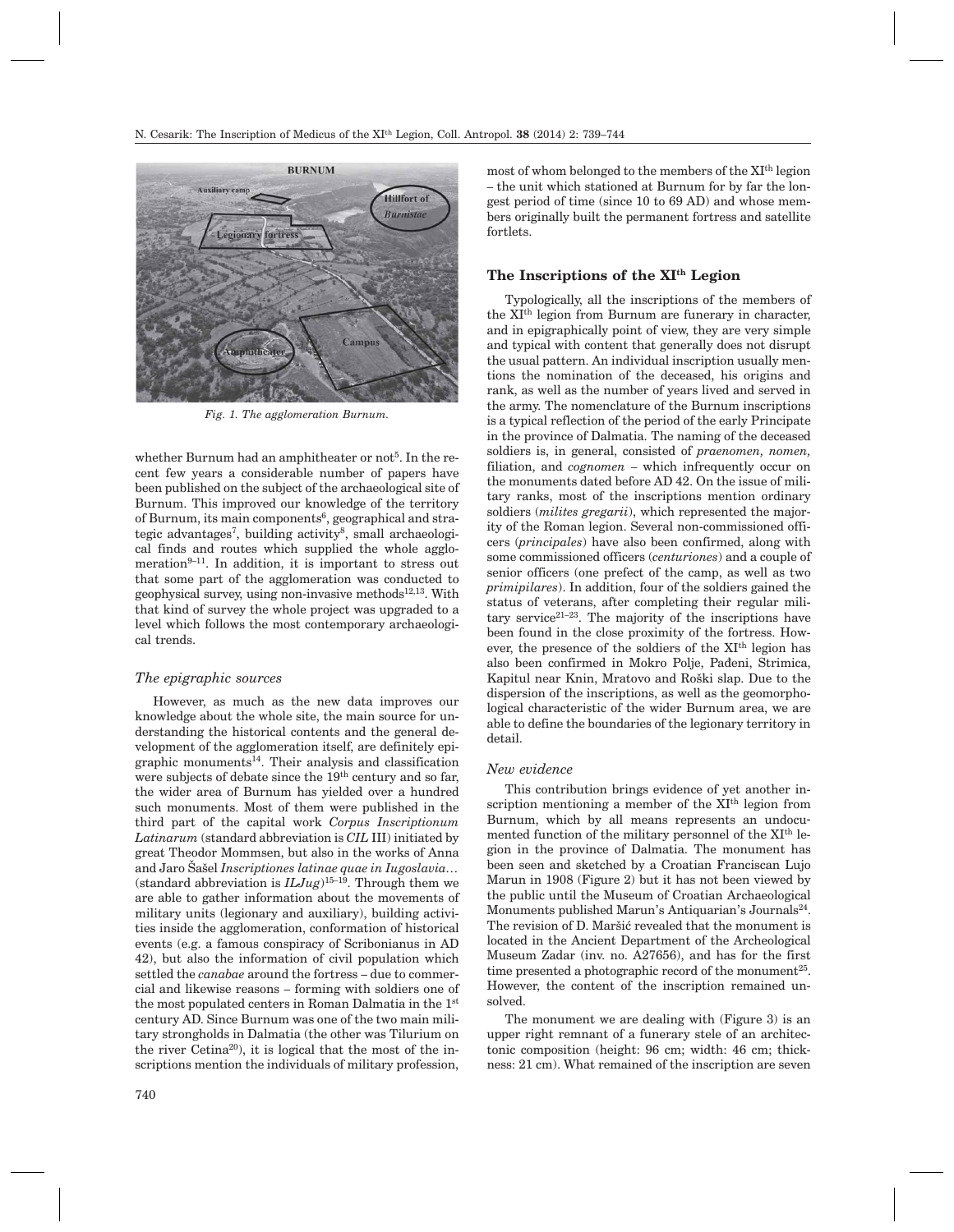

*Fig. 2. L. Marun's sketch of the monument from Burnum. Fig. 3. Funerary stele from Burnum.*

lines carved with regular capital. By comparing Marun's sketch and the current state of the monument the following content can be seen:

| <b>ARIUS</b> |
|--------------|
| <b>RISTO</b> |
| <b>DICUS</b> |
| XІ           |
| F.           |
| US           |
| т            |

#### **Discussion**

Some minor damage have occurred to the epitaph since Marun's discovery: the letter D in the third line of the inscription is barely seen today (the only thing left is the part of the curve of the letter), whereas it is clearly visible on the Marun's sketch; the letter E below the fourth line – undoubtedly a part of the funerary formulation *h(ic) s(itus) e(st)* – is completely missing today. Considering the graphemes XI in the fourth line as well as the context of the location where the inscription was found (the legionary fortress in Burnum which was garrisoned by the XIth legion) it is clear that we are dealing with a monument dedicated to a member of the XIth legion. What is interesting is that the content of the third line (letters DICUS) suggests that the epitaph is addressed to a legionary physician (*medicus legionis*). Bearing that in mind, it is pure luck that a part of a central pedimental relief has been preserved (the left lock of Gorgon's hair and a part of her left cheek) which enabled the calculation of the original width of the epitaph (40 cm). Even by putting this information aside, two facts



advocate that the content of the third line refers to a military function (both of which are related to the clearly structured pattern of Burnum inscriptions):

1. If the content of the second line refers to a *cognomen* – e.g. *[A]risto* (or some of the *cognomina* with a prefix *Aristo*, e.g. *Aristonus* etc.26 if the name is adjacent in the following line) – than the content of the third line cannot depict an *origo*, because it is clear that the noun is in the nominative case. Accordingly, the only solution possible is that we are dealing with a military function.

2. If the content of the second line refers to an *origo* (it is possible that the noun is in ablative case) the third line cannot imply a *cognomen* due to the fact that the order of elements in epitaphs is clearly uniformed: *origo* is stated after the filiation and *tribus* in a *dua nomina* (*praenomen + nomen*) form; or after the *cognomen* in a *tria nomina* form (the *cognomen* is always stated prior to the *origo*). Therefore, the only option is, again, an allegation of a military function.

Moreover, the availability of the calculation of the original width combined with the state of the fourth line of the epitaph leaves no doubt in relation to the matter in question: it is obvious that originally only the letters LEG could be situated in the fourth line which conclusively means that the military function could not be stated in it. Hence, the content of the third line definitively depicts a military function. Considering that no other function except *medicus* ends with the suffix –DICUS (or even –ICUS), this monument undoubtedly addresses a physician of the XIth legion. Having in mind the width of the epitaph, the *cognomen* of the deceased could not continue in the line below which makes it clear that the name of the deceased was *Aristo*. His name is ev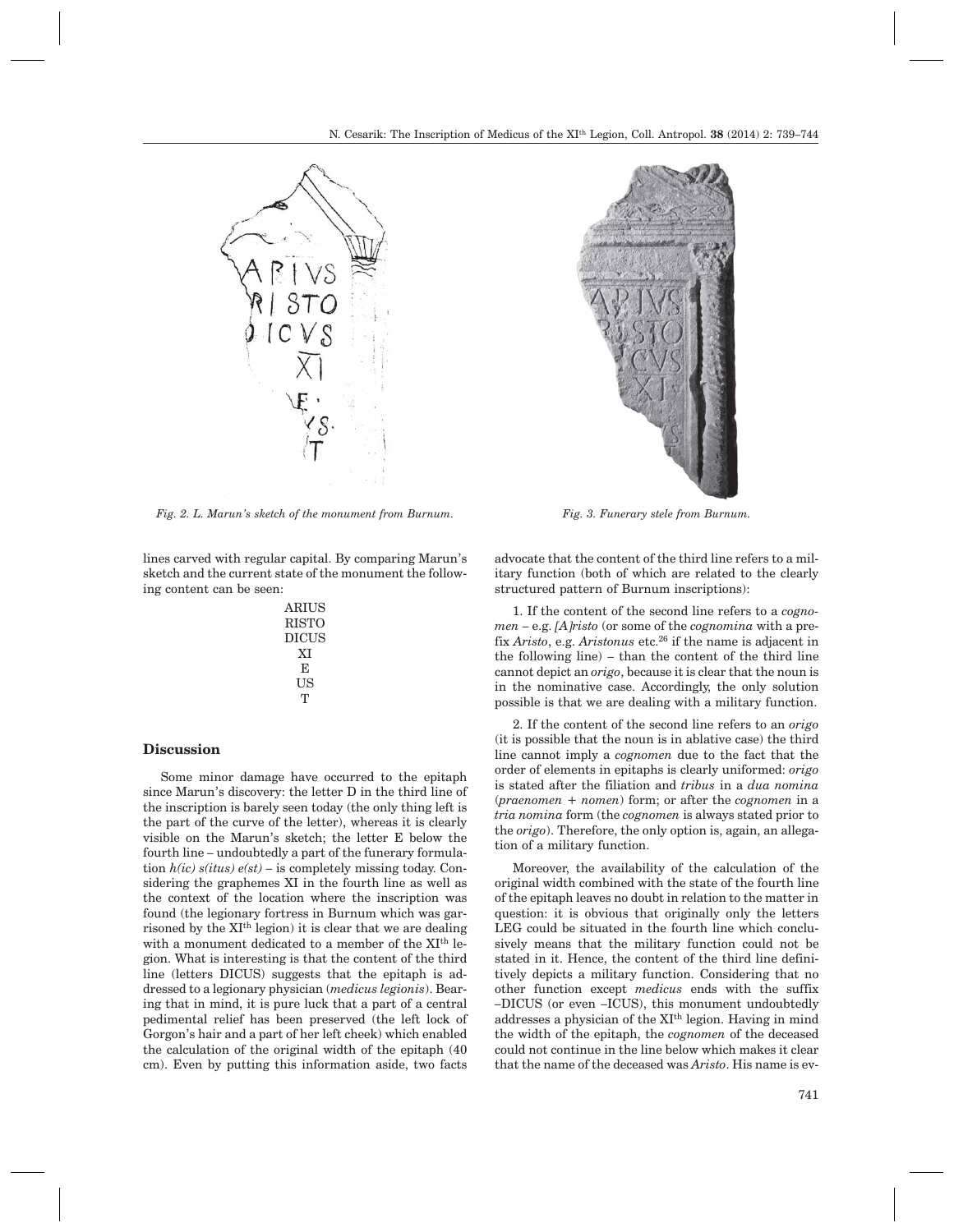idently of the Greek descent which fits in perfectly with the conclusion that the deceased was a *medicus* – because many of the known military *medici* are in fact of oriental origins<sup>27</sup>.

At the beginning of the first line a serif of a letter whose right part is placed at an angle (such as the letters K, V, Y and X) is visible and is undoubtedly a part of the letter V, which is a part of a nomen *Varius*, noted, *inter alia*, among the soldiers of the XIth (*ILJug* 2098 – *Lucius Varius*) as well as the VIIth legion (*ILJug* 1921 – *Titus Varius*) in Dalmatia. *Praenomen »*Lucius« has only been assumed in the reconstruction (Figure 4) because it commonly follows the *nomen* »Varius« in the inscriptions of the province of Dalmatia28. However, this cannot be known for certain, especially because the inscription of the member of the VIIth legion denotes a *Titus Varius*. There could not have been enough space in the second line for expressing the *tribus* which means that at the beginning of this line only a filiation was noted – which is not uncommon among the first century monuments in Roman Dalmatia (e.g. two soldiers from the VIIth legion: *CIL* III, 8764 – *C. Vatinius Sef. f. Capito*; *CIL* III, 9712 – *L. Vegnonius L. f.*)29. On the other hand, the *tribus* is not stated on inscriptions without the filiation. The letters which are preserved at the end of the last two lines of the conserved part of the epitaph surely belonged to the names of one or two of the commemorators, which is a practice well documented on inscriptions from Burnum, but due to the excessive fragmentation of the lines nothing can be said about these men. It is most likely they (if there were two of them) were also members of the XIth legion, although such a matter is definitely confirmed only in one case (*ILJug* 836).

The restitution of the inscription is as follows:

*[L(ucius?) V]arius / [L(uci?) f(ilius) A]risto / [me]dicus / [leg(ionis)] XI / [h(ic) s(itus)] e(st) / [—-]us / [—-]t / [&*

#### **Roman Military Physicians**

This inscription mentions the only directly confirmed physician of any military unit in the province of Dalmatia, as well as the oldest known doctor who served his medical practice in that area. Up to this date, a monument of *Rufus*, a soldier of the *legio XI Claudia pia fidelis*, whose funerary stele depicted an *etui* with surgical instruments, was known<sup>30-32</sup>. However, that fact did not specify him as a *medicus* for the inscription clearly states he was an ordinary soldier (*miles legionis*). Undoubtedly, *Rufus* was a member of Burnum's *valetudianarium*, but was not the same rank as a *medicus* was. He clearly served in the ranks, and was for some time attached to the medical staff and hierarchically positioned below the post of a *medicus*. In that view, the expressions *medicus ordinarius* and *miles medicus* are very interesting. It is probable that these expressions represented a distinction between members of medical staff who served in the ranks (*in ordine militat*) as opposed to those who came to



*Fig. 4. Ideal reconstruction of the funerary stele of Varius Aristo, medicus of the XIth legion from Burnum (drawing made by Valeria Medi}).*

their posts of physicians directly from civilian life. *Rufus* was probably just a medical orderly because his inscription clearly states he was an ordinary *miles*, but according to the fact that he was attached to medical staff leaves a possibility that *Rufus* was one of the soldiers who were exempt from the physical work (*immunes*). Although some sources state differently (Justinian's *Digest* 50.6.7 states that the military *medici* belonged to the group of *immunes*) it is most probable that the military *medici* were a part of the *principales*, and were on a double pay (*duplicarii*) in comparison to ordinary *milites*33. The epigraphic sources refer to different expressions and titles for the staff of the legionary *valetudinarium*. However, the term *medicus legionis* is by far the most frequent one<sup>34,35</sup>.

#### **Dating of the Monument**

Considering the fact that on this monument the honorary title *Claudia pia fidelis* was omitted, it would be logical to conclude that it was erected prior to the year 42 AD (when Emperor Claudius rewarded the Dalmatian legions with an honorary title, due to their fidelity during the conspiracy of Scribonianus) $36$ . However, the lack of honorary titles does not necessarily mean that an inscription dates before the year 42 AD, since on several boundary inscriptions<sup>37</sup>, erected during the rule of Nero and the government of Aulus Ducenius Geminus (63–67 AD), the name of the XIth legion is stated without the honorary titles. This nicely indicates that only the presence of honorary titles *Claudia pia fidelis* can be used as a *terminus post quem* when dating the inscriptions of the soldiers of the VII<sup>th</sup> and XI<sup>th</sup> legion, whereas their ab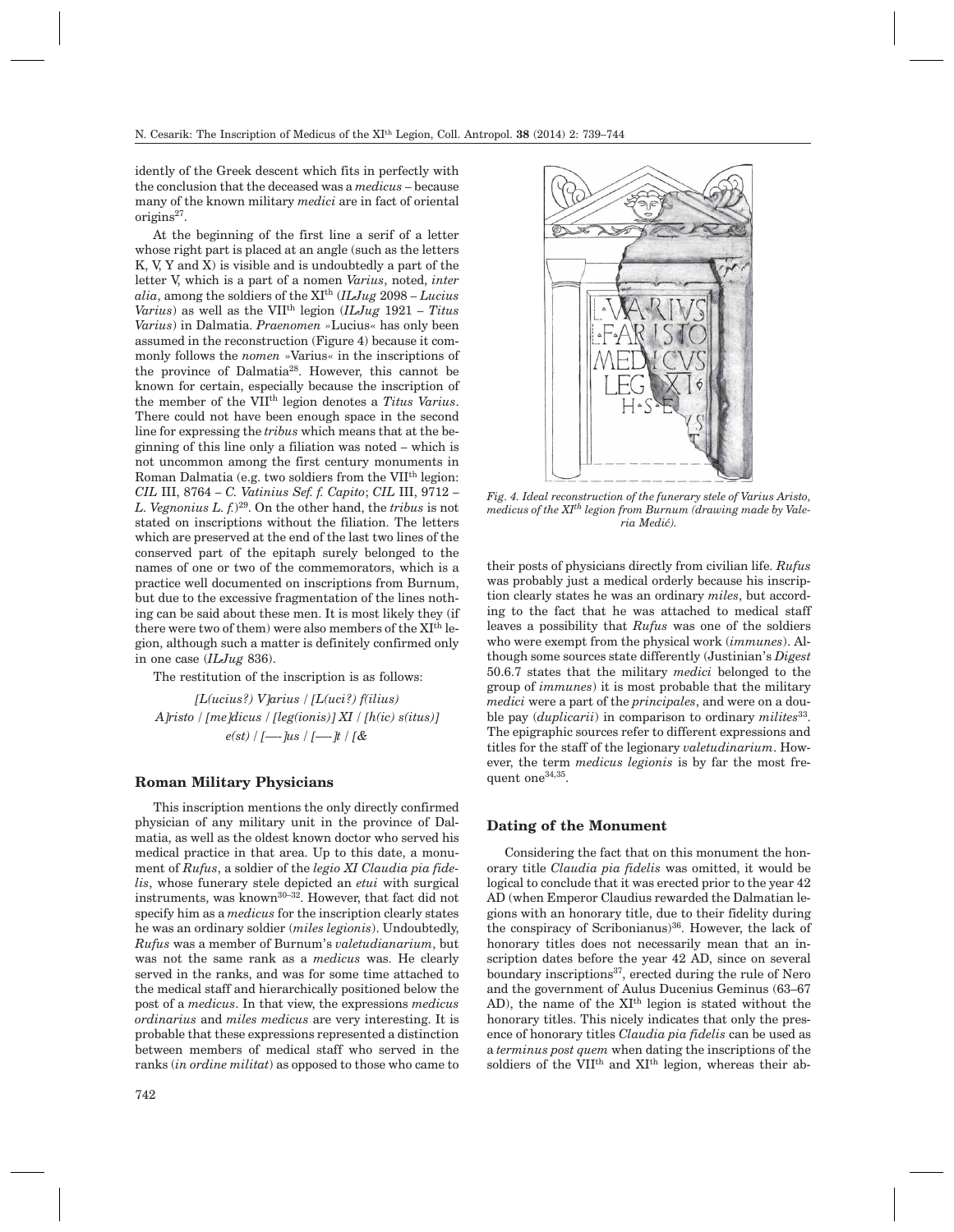sence can only be used as a guideline of an earlier dating of a monument and not as an excluding fact.

## **Conclusion**

This article brought yet another evidence of a member of the XIth legion, which was stationed in the area of the Roman province of Dalmatia, in the military fortress of Burnum, approximately 2000 years ago. An exceptionally interesting fact is the acknowledgment that the inscription mentions a physician of the stated legion – *Varius Aristo*. Judging by the nomenclature of the deceased, it is evident that he was of oriental origin which fits the conclusion of him being a military *medicus* – because the majority of Roman military physicians had typical Greek names. Although the monument of *Rufus*, a soldier of the XIth legion from Burnum, was brought to our knowledge earlier and whose lower part depicted an *etui* with surgical instruments which indicates that *Rufus* was attached to the *valetudinarium* of Burnum, *Varius Aristo* is the only epigraphically confirmed physi-

#### **REFERENCES**

1. CAMBI N, GLAVIČIĆ M, MARŠIĆ D, MILETIĆ Ž. ZANINOVIĆ J, Rimska vojska u Burnumu/L'esercito romano a Burnum (Public Institution »Krka National Park«/City Museum Drniš/University of Zadar, Drniš/Šibenik/Zadar, 2007). — 2. REISCH E, Jahreshefte des Österreichischen Archäologischen Institutes in Wien [Beiblatt], 16 (1913) 89. — 3. ZABEHLICKY-SCHEFFENEGGER S, KANDLER M, Burnum I. Erster Bericht über die Kleinfunde der Grabungen 1973 und 1974 auf dem Forum (Akademie der Wissenschaften, Wien, 1979). — 4. ILAKOVAC B, Burnum II. Der römische Aquädukt Plavno polje – Burnum, Bericht über die Forschungen 1973 und 1974 (Akademie der Wissenschaften, Wien,  $1984.$   $-5.$  GLAVIČIĆ M, MILETIĆ  $\check{\mathbb{Z}}$ , Excavations of the legionary amphitheatre at Burnum. In: WILMOTT T (Ed) Roman Amphitheatres and Spectacula: a  $21<sup>st</sup>$  – Century Perspective (Archaeopress, Oxford, 2009). 6. MILETIĆ Ž, Burnum – A Military Centre in the Province of Dalmatia. In: RADMAN-LIVAJA I (Ed) Finds of the Roman Military Equipment in Croatia (Archaeological Museum Zagreb, Zagreb, 2010).  $-7.$  BORZIĆ I, Geografski položaj Burnuma na razmeđi liburnskog i delmatskog područja. In: MARGUŠ D (Ed) Zbornik radova Simpozij Rijeka Krka i Nacionalni park »Krka«. Prirodna i kulturna baština, zaštita i održivi razvitak (Public Institution »Krka National Park«, Šibenik, 2007). — 8. MILETIĆ  $\check{Z}$ . Production of tegulae in Burnum in the context of building activities. In: LIPOVAC VRKLJAN G, RADIĆ ROSSI I, ŠILJEG B (Eds) Roman Ceramic and Glass Manufactures. Production and Trade in the Adriatic region (Institute of Archaeology/City of Crikvenica/Crikvenica Town Museum, Crikvenica, 2011). - 9. BORZIĆ I, Archaeologia Adriatica, 5 (2011) 65. - 10. BORZIĆ I, JADRIĆ-KUČAN I, Opskrba hranom u rimskom legijskom logoru u Burnumu – analiza amfora. In: SA-NADER M, RENDIĆ-MIOČEVIĆ A, TONČINIĆ D, RADMAN-LIVAJA I (Eds) Weapons and Military Equipment in a Funerary Context (Faculty of Humanities and Social Sciences, University of Zagreb, Department of Archaeology/Archaeological museum in Zagreb, Zagreb, 2013). — 11. GLAVIČIĆ M, MILETIĆ Ž, Vjesnik za arheologiju i povijest dalmatinsku, 104 (2011) 113. — 12. CAMPEDELLI A, Archaeologica Adriatica, 5 (2011) 33. — 13. BOSCHI F, GIORGI E, The Burnum Project: An Integrated Approach to the Study of a Roman Castrum in Croatia. In: VER-MEULEN F, BURGERS GJ, KEAY S, CORSI C (Eds) Urban Landscape Survey in Italy and the Mediterranean (Oxbow Books, Oxford, 2012). — 14. GLAVIČI $\check{C}$  M, MILETI $\check{C}$   $\check{Z}$ , Roman epigraphical monuments from Asseria and Burnum: The role of epigraphy in reconstructing the history of sites. In: MARCHETTI N, THUESEN I (Eds) Archaia: Case Studies on Research Planning, Characterisation, Conservation and Management of Archaeological Sites (Archaeopress, Oxford, 2008). — 15. MOMMSEN T, cian of any military unit in the area of the Roman province of Dalmatia. As opposed to *Rufus*, who was an ordinary soldier (*miles*) and served in the ranks, *Aristo* was a »*medicus«* in the proper sense of the word and probably a member of the *principales* of the XIth legion on a double pay. It is important to note that *Varius Aristo* is currently the oldest known physician who practiced his medical service in the province of Dalmatia nearly 2000 years ago.

#### **Acknowledgments**

I would like to give my gratitude to Kornelija A. Giunio of the Archaeological Museum Zadar, who kindly granted me the access to the archaeological holdings of the Museum. Also, I must give credit to my professors Miroslav Glavičić and Dražen Maršić who contributed immensely with constructive advices. Special thanks must be given to Valeria Medić who drew the reconstruction of *Aristo*'s monument.

Corpus Inscriptionum Latinarum. Vol. III: Inscriptiones Asiae, provinciarum Europae Graecarum, Illyrici Latinae (Königlich-Preussische Akademie der Wissenschaften, Berlin, 1873). — 16. MOMMSEN T, HIRSCH-FELD O, DOMASZEWSKI A, Corpus Inscriptionum Latinarum. Vol. III: Inscriptiones Asiae, provinciarum Europae Graecarum, Illyrici Latinae. Supplementum (Königlich-Preussische Akademie der Wissenschaften, Berlin, 1902). — 17. ŠAŠEL A, ŠAŠEL J, Inscriptiones latinae quae in Iugoslavia inter annos MCMXL et MCMLX repertae et editae sunt [Situla 5] (National Museum of Slovenia, Ljubljana, 1963). — 18. ŠAŠEL A, ŠA- $\rm SEL$  J, Inscriptiones latinae quae in Iugoslavia inter annos  $\rm MCMLX$ et MCMLXX repertae et editae sunt [Situla 19] (National Museum of Slovenia, Ljubljana, 1978). — 19. ŠAŠEL A, ŠAŠEL J, Inscriptiones latinae quae in Iugoslavia inter annos MCMII et MCMXL repertae et editae sunt [Situla 25] (National Museum of Slovenia, Ljubljana, 1986). — 20. SA-NADER M, TONČINIĆ D, Gardun – The Ancient Tilurium. In: RAD-MAN-LIVAJA I (Ed) Finds of the Roman Military Equipment in Croatia (Archaeological Museum Zagreb, Zagreb, 2010). — 21. BETZ A, Untersuchungen zur Militärgeschichte der römischen Provinz Dalmatien (Rohrer Verlag, Baden bei Wien, 1939). — 22. WILKES JJ, Dalmatia (Routledge, London, 1969). — 23. SUIĆ M, Diadora, 5 (1970) 93. — 24. MA-RUN L, Starinarski Dnevnici (Museum of Croatian Archaeological Monuments, Split, 1998). — 25. MARŠIĆ D, Nadgrobni spomenici Burnuma (pregled). In: MARGUŠ D (Ed) Zbornik radova Simpozij Rijeka Krka i Nacionalni park »Krka«. Prirodna i kulturna baština, zaštita i održivi razvitak (Public Institution »Krka National Park«, Šibenik, 2007). — 26. LÕRINCZ B, Onomasticon provinciarum Europae latinarum. Vol. I: Aba- -Bysanvs (Martin Opitz Kiadó, Budapest, 2005). — 27. DAVIES RW, Saalburg-Jahrbuch, 27 (1970) 84. — 28. ALFÖLDY G, Die Personennamen in der römischen Provinz Dalmatia (Carl Winter Universitätsverlag, Heidelberg, 1969). — 29. TONČINIĆ D, Monuments of Legio VII in the Roman Province of Dalmatia (Archaeological museum in Split, Split, 2011). — 30. LIEBL H, Wiener Studien, 24 (1902) 381. — 31. CAMBI N, Acta historiae medicinae stomatologiae pharmaciae medicinae veterinae, 27 (1987) 5. — 32. GIUNIO KA, Ars medica et pharmaceutica. Roman medical-pharmaceutical Instruments from the Holdings of the Archaeological museum in Zadar (Archaeological Museum Zadar, Zadar, 2010). — 33. CAMPBELL DB, Ancient Warfare, VI.4 (2012) 46. — 34. DAVIES RW, Epigraphische Studien, 8 (1969) 83. — 35. DAVIES RW, Epigraphische Studien, 9 (1972) 1. — 36. CAMBI N, Rad Hrvatske akademije znanosti i umjetnosti. Razred za društvene znanosti, 47 (2009) 63. - 37. WILKES JJ, Arheolo{ki vestnik, 25 (1974) 258.